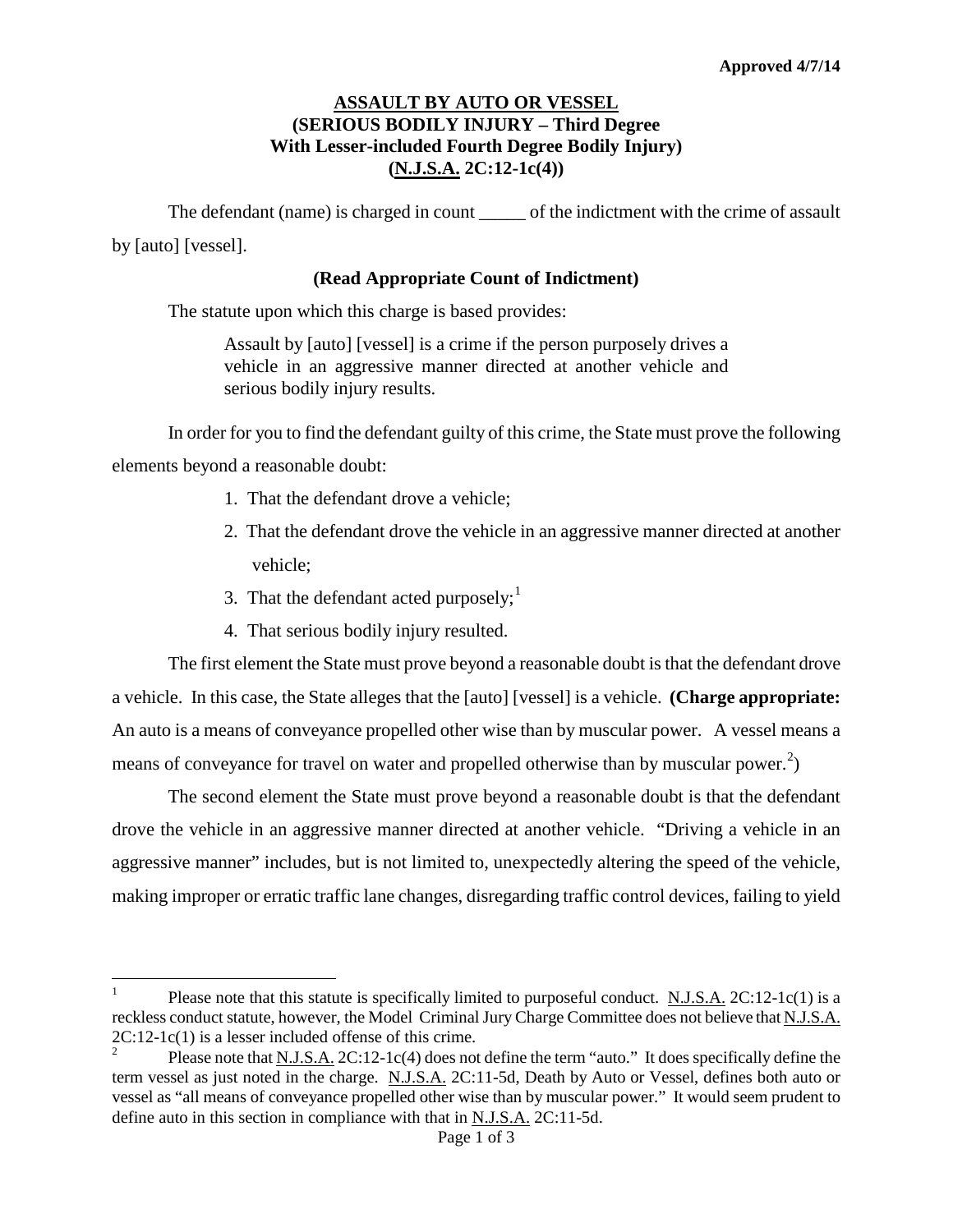## **ASSAULT BY AUTO OR VESSEL (SERIOUS BODILY INJURY - Third Degree With Lesser-included Fourth Degree Bodily Injury) (N.J.S.A. 2C:12-1c(4))**

the right of way, or following another vehicle too closely.<sup>[3](#page-0-1)</sup>

The third element the State must prove beyond a reasonable doubt is that the defendant acted purposely.

A person acts purposely with respect to the nature of his/her conduct or a result of his/her conduct if it is his/her conscious object to engage in conduct of that nature or to cause such a result. A person acts purposely with respect to the attendant circumstances if he/she is aware of the existence of such circumstances or he/she believes or hopes that they exist. "With purpose," "designed," "with design" or equivalent terms have the same meaning.<sup>[4](#page-1-1)</sup>

Purpose is a state of the mind which cannot be seen, and can only be determined by inference drawn from the defendant's conduct, words or acts as they have been presented in the evidence you have heard and seen in this case. It is not necessary that the State produce a witness or witnesses to testify that the defendant stated, for example, that it was his/her purpose in driving a vehicle in an aggressive manner directed at another vehicle. His/her purpose may be gathered from his/her acts and conduct, from all that he/she said and did at the particular time and place, and from all the surrounding circumstances reflected in the testimony [and adduced at trial].

The fourth element that the State must prove beyond a reasonable doubt is that serious bodily injury resulted. Serious bodily injury is defined as bodily injury which creates a substantial risk of death or which causes serious, permanent disfigurement, or protracted loss or impairment of the function of any bodily member or organ.<sup>[5](#page-1-2)</sup> Bodily injury is defined as physical pain, illness or any impairment of physical condition.<sup>[6](#page-1-3)</sup> [**If causation is an issue, charge the following:** In order to find that the defendant caused (name of victim(s))'s injury (or injuries), you must find that (the victim(s)) would not have been injured but for the defendant's conduct.<sup>[7](#page-1-4)</sup>]

If you find that the State has proven every element of the crime of assault by [auto] [vessel] causing serious bodily injury beyond a reasonable doubt, then you must find the defendant guilty.

If you find that the State has failed to prove any element of assault by [auto] [vessel] causing

<span id="page-1-0"></span> $\frac{1}{3}$  $\frac{N.J.S.A.}{N.I.S.A.}$  2C:12-1c(4).

<span id="page-1-1"></span> $\frac{4}{5}$  N.J.S.A. 2C:2-2b.

<span id="page-1-2"></span> $\frac{5}{6}$  N.J.S.A. 2C:11-1b.

<span id="page-1-5"></span><span id="page-1-4"></span><span id="page-1-3"></span> $\frac{6}{7}$  N.J.S.A. 2C:11-1a.

N.J.S.A. 2C:2-3a(1). If foreseeable result is an issue, then N.J.S.A. 2C:2-3b should be charged.